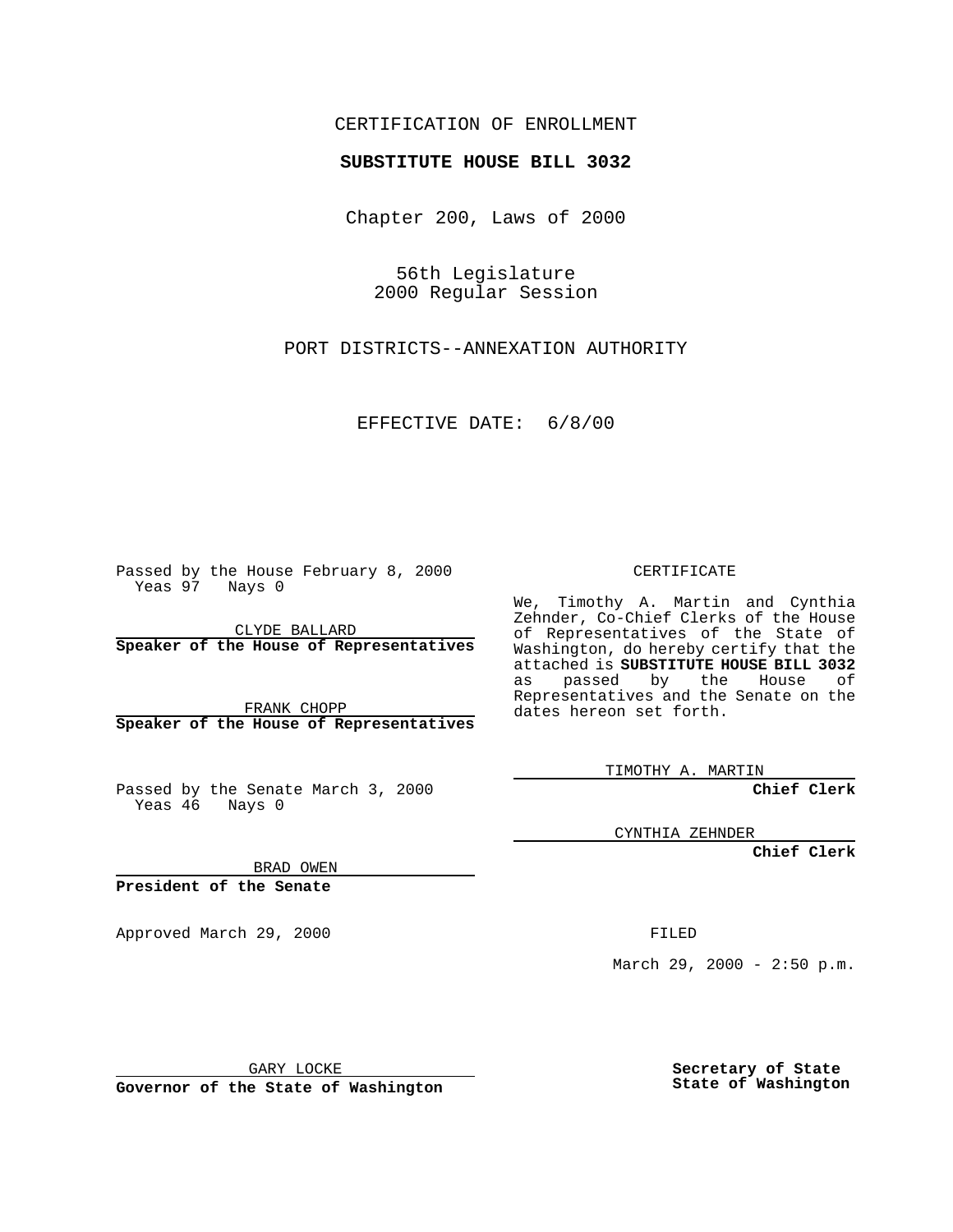## **SUBSTITUTE HOUSE BILL 3032** \_\_\_\_\_\_\_\_\_\_\_\_\_\_\_\_\_\_\_\_\_\_\_\_\_\_\_\_\_\_\_\_\_\_\_\_\_\_\_\_\_\_\_\_\_\_\_

\_\_\_\_\_\_\_\_\_\_\_\_\_\_\_\_\_\_\_\_\_\_\_\_\_\_\_\_\_\_\_\_\_\_\_\_\_\_\_\_\_\_\_\_\_\_\_

Passed Legislature - 2000 Regular Session

## **State of Washington 56th Legislature 2000 Regular Session**

**By** House Committee on Local Government (originally sponsored by Representative Mulliken)

Read first time 02/02/2000. Referred to Committee on .

 AN ACT Relating to annexations by less than county-wide port districts in areas having no registered voters; and amending RCW 53.04.180 and 53.04.150.

BE IT ENACTED BY THE LEGISLATURE OF THE STATE OF WASHINGTON:

 **Sec. 1.** RCW 53.04.180 and 1999 c 250 s 5 are each amended to read as follows:

 (1) By a majority vote of the commission, and with the written consent of all the owners of the property to be annexed, a port commission of a district that is less than county-wide, and that is located in a county with a population of less than ninety thousand and 11 located in either the Interstate 5 or Interstate 90 corridor, may annex, for industrial development or other port district purposes, property contiguous to the district's boundaries and not located within the boundaries of any other port district.

 (2) The written consent required by subsection (1) of this section must contain a full and correct legal description of the property to be annexed, must include the signature of all owners of the property to be annexed, and must be addressed to and filed with the commission.